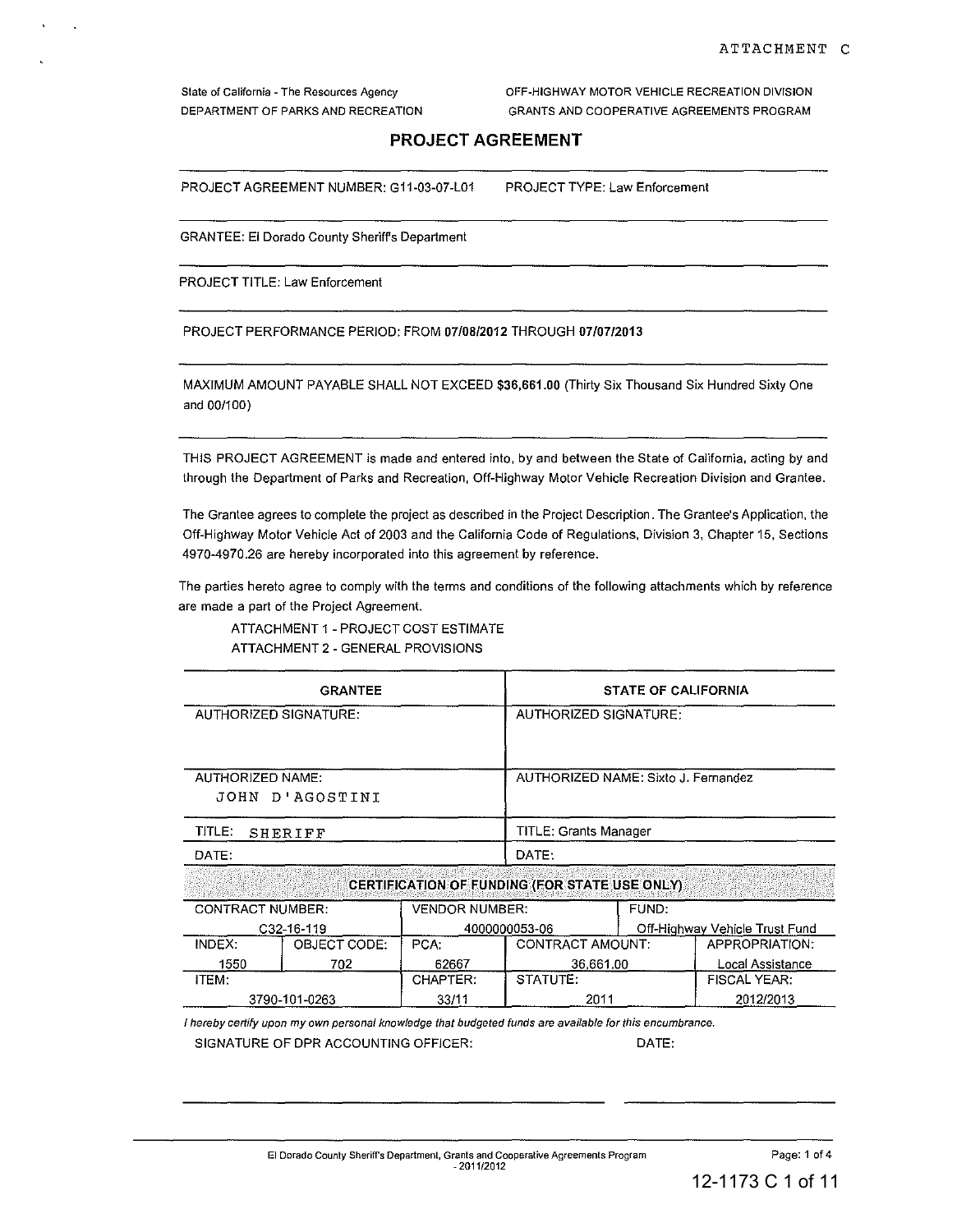

DEPARTMENT OF PARKS AND RECREATION . P.O. Box 942896 . Sacramento, CA 94296-0001 Off-Highway Motor Vehicle Recreation Division 1725 23'd Street, Suite 200 Sacramento, California 95816

Janelle Beland, Acting Director

September 11, 2012

El Dorado County Sheriff's Office 300 Fair Lane Placerville, CA 95667

Attention: Sgt. Bill Wilson

Re: Project Agreement Number: G11-03-07-L01 Project Description: Law Enforcement

Dear Sgt. Wilson,

Enclosed are five (5) copies of the Project Agreement for the Off-Highway Motor Vehicle Recreation (OHMVR) grant project referenced above. Please have your authorized representative sign and date all copies of each Project Agreement and return four (4) of each Project Agreement with original signatures to my attention at the following address:

> California Department of Parks and Recreation Off-Highway Motor Vehicle Recreation Division 1725 23rd Street, Suite 200 Sacramento, California 95816-7100

Upon receiving all the appropriate signatures, a fully executed copy of the Project Agreement will be sent to you for your files.

Accompanying the Project Agreement is a copy of the Project Cost Estimate and the General Provisions (Attachment 1 and Attachment 2, respectively) for your files. Please review the Project Agreement and General Provisions carefully. The information contained therein, combined with your application constitutes the binding terms of this agreement as it pertains to grant or cooperative agreement related responsibilities and formal accountability to the State of California.

It is important for you to note the following requirements:

- You are authorized to conduct work or encumber funds only during the project performance period as specified in the Project Agreement. Should the need arise for you to perform work beyond the project performance period; it is your responsibility to request and obtain approval for a time extension prior to the expiration date of the project performance period.
- You may only submit payment requests for work or encumbrances that occurred during the project performance period as specified in the Project Agreement. The OHMVR Division (Division) will disallow reimbursement for work or encumbrances outside of the Project Agreement or the project performance period.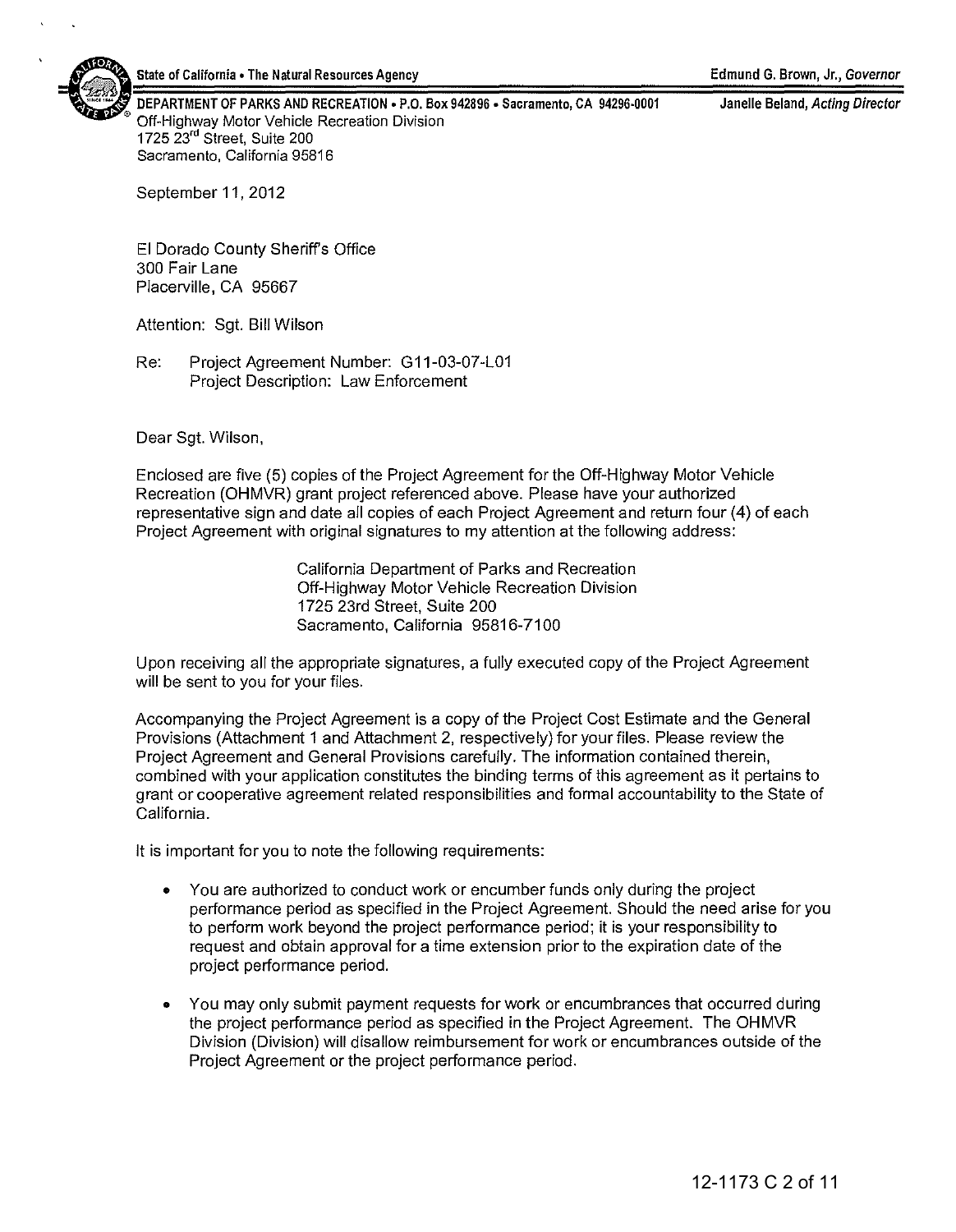## EI Dorado County Sheriffs Office Page 2

- All payment requests for reimbursement must be submitted to the Division on a current Payment Request form (DPR 364) and accompanied by supporting documentation of the costs claimed along with a statement of activities/accomplishments, GPS coordinates, photos and maps and/or any electronic data (such as .shp, gpx, or kml files) of Project areas where activities were conducted, as applicable.
- An initial payment request for an advance must be submitted to the Division on a current Payment Request form (DPR 364) and accompanied by a summary list of proposed expenditures, activities to be accomplished along with GPS coordinates and photos of Project areas where activities will be conducted, as applicable.

Note, pursuant to the Grants and Cooperative Agreement Program Regulations (Rev. 12/11), Section 4970.23.1 , generally, advances are not allowed; however, if extenuating circumstances exist, the Division may consider granting an advance.

To request an advance, the Grantee shall submit to the Division written justification explaining the need for the advance. The Division will provide written notification to the Grantee of approval/disapproval. Requests for an advance typically may not be more than half the total amount of the Grant.

For additional information regarding project administration procedures please reference the 2008 Grants and Cooperative Agreement Program Regulations (Rev. 12/11), Sections 4970.19 through 4970.24.1.

If you have questions, please contact me at (916) 324-3788 or by e-mail at gmacdougall@parks.ca .gov.

Sincerely,

George MacDougall

George MacDougall Grant Administrator California State Parks Off-Highway Motor Vehicle Recreation Division

Enclosure(s)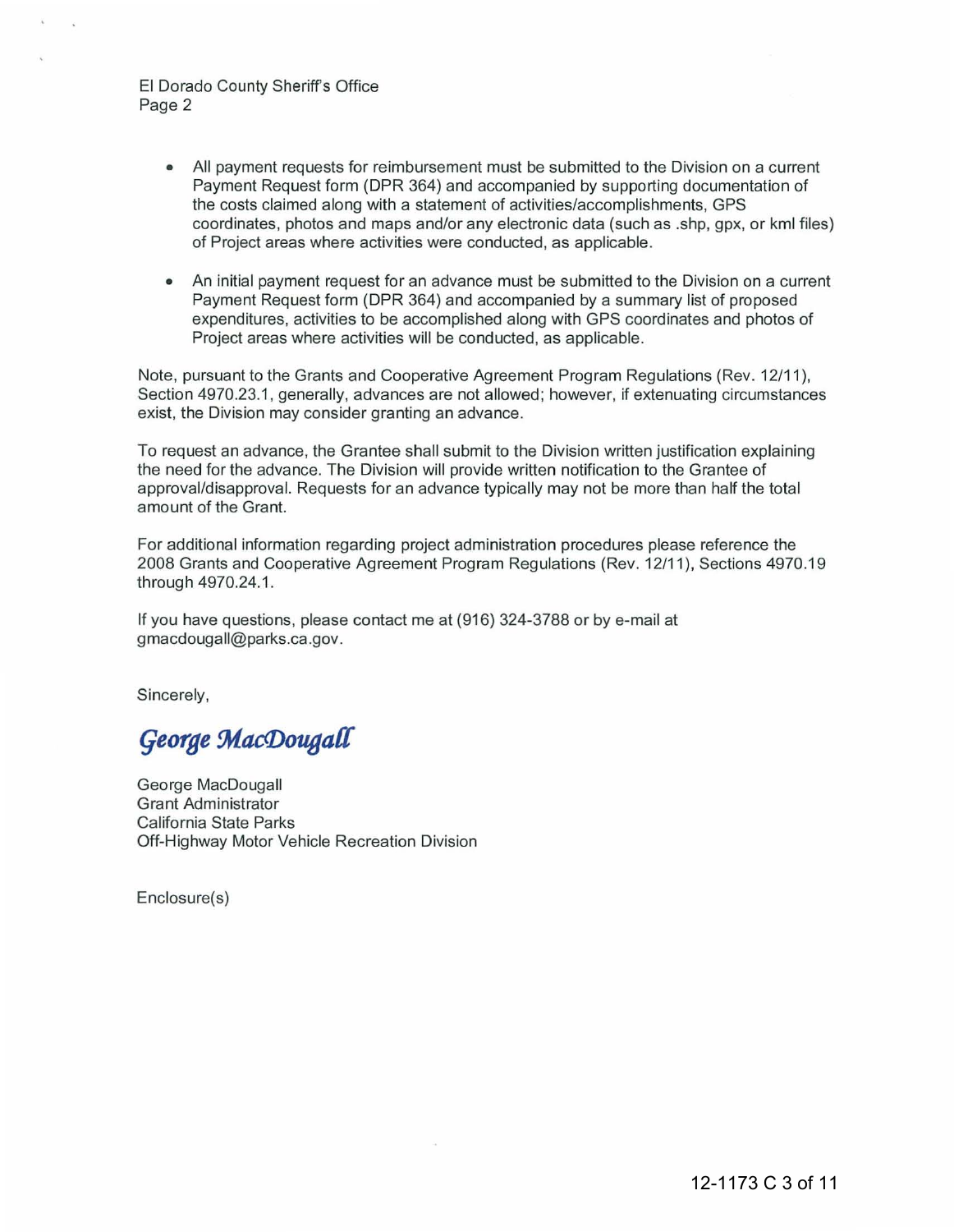$\mathcal{N} \subset \mathcal{N}$ 

#### Project Cost Estimate for Grants and Cooperative Agreements Program - 2011/2012 Agency: EI Dorado County Sheriff's Department Application' Law Enforcement

| <b>APPLICANT</b><br><b>NAME:</b>            |                                                                                                                                                                  | El Dorado County Sheriff's Department   |                             |                                  |          |                                                                                                                                                                                                                                                                                                                                                                                       |                                                        |               |  |  |
|---------------------------------------------|------------------------------------------------------------------------------------------------------------------------------------------------------------------|-----------------------------------------|-----------------------------|----------------------------------|----------|---------------------------------------------------------------------------------------------------------------------------------------------------------------------------------------------------------------------------------------------------------------------------------------------------------------------------------------------------------------------------------------|--------------------------------------------------------|---------------|--|--|
| <b>PROJECT</b><br>Law Enforcement<br>TITLE: |                                                                                                                                                                  |                                         |                             |                                  |          | <b>PROJECT</b><br><b>NUMBER</b><br>only):                                                                                                                                                                                                                                                                                                                                             | (Division use                                          | G11-03-07-L01 |  |  |
| TYPE :                                      | <b>PROJECT</b>                                                                                                                                                   | $\Gamma$ Acquisition<br>Law Enforcement |                             | Development<br>$\Gamma$ Planning |          | <b>F</b> Restoration                                                                                                                                                                                                                                                                                                                                                                  | $\Gamma$ Education & Safety $\Gamma$ Ground Operations |               |  |  |
| <b>PROJECT</b><br>DESCRIPTION:              |                                                                                                                                                                  |                                         | related to such activities. |                                  |          | This project is to provide for OHV-related law enforcement activities within the jurisdiction<br>of the El Dorado County Sheriff's Office. The activities may include, but are not limited to<br>patrol, barrier installation, maps, search and rescue, and purchase of equipment directly<br>The grantee is required to provide a minimum of 25 percent of the total project cost in |                                                        |               |  |  |
|                                             |                                                                                                                                                                  | matching funds.                         |                             |                                  |          |                                                                                                                                                                                                                                                                                                                                                                                       |                                                        |               |  |  |
|                                             | Line Item<br><b>DIRECT EXPENSES</b>                                                                                                                              |                                         | Qty                         |                                  | Rate UOM | Grant Req.                                                                                                                                                                                                                                                                                                                                                                            | Match                                                  | Total         |  |  |
|                                             | <b>Program Expenses</b>                                                                                                                                          |                                         |                             |                                  |          |                                                                                                                                                                                                                                                                                                                                                                                       |                                                        |               |  |  |
| $\mathbf 1$                                 | <b>Staff</b>                                                                                                                                                     |                                         |                             |                                  |          |                                                                                                                                                                                                                                                                                                                                                                                       |                                                        |               |  |  |
|                                             | Sergeant<br>Notes: Sgt random<br>patrols and admin time -<br>Straight time and<br>benefits are included in<br>this rate                                          |                                         | 60.000                      | 85.700 HRS                       |          | 3,855.75                                                                                                                                                                                                                                                                                                                                                                              | 1,285.25                                               | 5.141.00      |  |  |
|                                             | Law Enforcement<br>Officers<br>Notes : Full time deputy<br>sheriff costs                                                                                         |                                         | 275.000                     | 71.920 HRS                       |          | 14,833.50                                                                                                                                                                                                                                                                                                                                                                             | 4,944.50                                               | 19,778.00     |  |  |
|                                             | Law Enforcement<br>Officers<br>Notes : Full time deputy<br>sheriff overtime for<br>holidays and random<br>winter patrols                                         |                                         | 85.000                      | 65.860 HRS                       |          | 4,198.50                                                                                                                                                                                                                                                                                                                                                                              | 1,399.50                                               | 5,598.00      |  |  |
|                                             | Law Enforcement<br>Officers<br>Notes: On-call pay - El<br>Dorado County Sheriff's<br>Deputy oncall rate is<br>\$1.60 per hour. On call<br>pay is required by our |                                         | 40.000                      | 1.660 HRS                        |          | 49.50                                                                                                                                                                                                                                                                                                                                                                                 | 16.50                                                  | 66.00         |  |  |

**EI** Dorado County Sheriff's Department, Grants and Cooperative Agreements Program ·2011f2012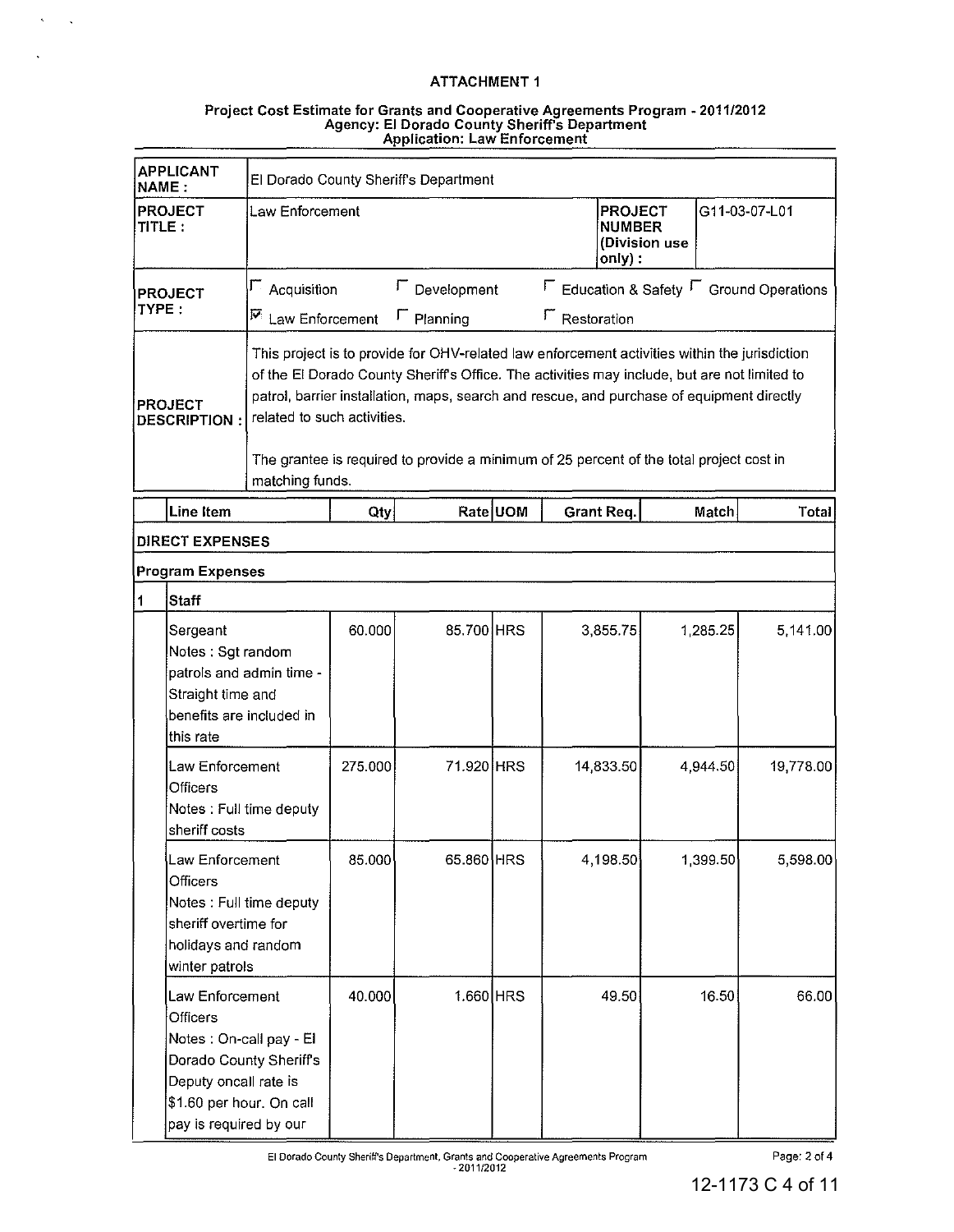$\Delta$  $\sim$   $\sim$ 

 $\mathbf{r}$ 

#### Project Cost Estimate for Grants and Cooperative Agreements Program - 2011/2012 Agency: EI Dorado County Sheriff's Department Application: Law Enforcement

|           | Line Item                                                                                                                                                                                                                                                      | Qty     |                      | Rate UOM | Grant Req. | Match     | Total     |
|-----------|----------------------------------------------------------------------------------------------------------------------------------------------------------------------------------------------------------------------------------------------------------------|---------|----------------------|----------|------------|-----------|-----------|
|           | Deputy Sheriffs'<br>Association MOU for<br>those hours that they are<br>expected to be available<br>for call out.                                                                                                                                              |         |                      |          |            |           |           |
|           | <b>Total for Staff</b>                                                                                                                                                                                                                                         |         |                      |          | 22,937.25  | 7,645.75  | 30,583.00 |
| 2         | <b>Contracts</b>                                                                                                                                                                                                                                               |         |                      |          |            |           |           |
| 3         | Materials / Supplies                                                                                                                                                                                                                                           |         |                      |          |            |           |           |
|           | Other-Fuel<br>Notes : Fuel estimated<br>at 900 gallons at \$5.00<br>per gallon.                                                                                                                                                                                | 450.000 | $5.000 \, \text{MI}$ |          | 1,687.00   | 563.00    | 2,250.00  |
|           | Safety Equipment<br>Notes : Includes lock<br>boxes, tactical vests,<br>and ham radios.                                                                                                                                                                         | 1.000   | 1000.000 EA          |          | 750.00     | 250.00    | 1,000.00  |
|           | <b>Total for Materials / Supplies</b>                                                                                                                                                                                                                          |         |                      |          | 2,437.00   | 813.00    | 3,250.00  |
| 4         | <b>Equipment Use Expenses</b>                                                                                                                                                                                                                                  |         |                      |          |            |           |           |
|           | Vehicle Operations and<br>Maintenance<br>Notes: Maintenance of<br>patrol vehicles including<br>tire replacement, tune-<br>ups, and repairs. Due to<br>the extreme conditions<br>of the patrol environment<br>repair and replacement<br>costs are ususally high | 1.000   | 9149.000 EA          |          | 6,861.75   | 2,287.25  | 9,149.00  |
| $\vert$ 5 | <b>Equipment Purchases</b>                                                                                                                                                                                                                                     |         |                      |          |            |           |           |
|           | Satellite Phones                                                                                                                                                                                                                                               | 1.000   | 1000.000 EA          |          | 750.00     | 250.00    | 1,000.00  |
| 6         | Others                                                                                                                                                                                                                                                         |         |                      |          |            |           |           |
|           | <b>Total Program Expenses</b>                                                                                                                                                                                                                                  |         |                      |          | 32,986.00  | 10,996.00 | 43,982.00 |
|           | <b>TOTAL DIRECT EXPENSES</b>                                                                                                                                                                                                                                   |         |                      |          | 32,986.00  | 10,996.00 | 43,982.00 |
|           | <b>INDIRECT EXPENSES</b>                                                                                                                                                                                                                                       |         |                      |          |            |           |           |
|           | <b>Indirect Costs</b>                                                                                                                                                                                                                                          |         |                      |          |            |           |           |
| 1         | <b>Indirect Costs</b>                                                                                                                                                                                                                                          |         |                      |          |            |           |           |

Page: 3 of 4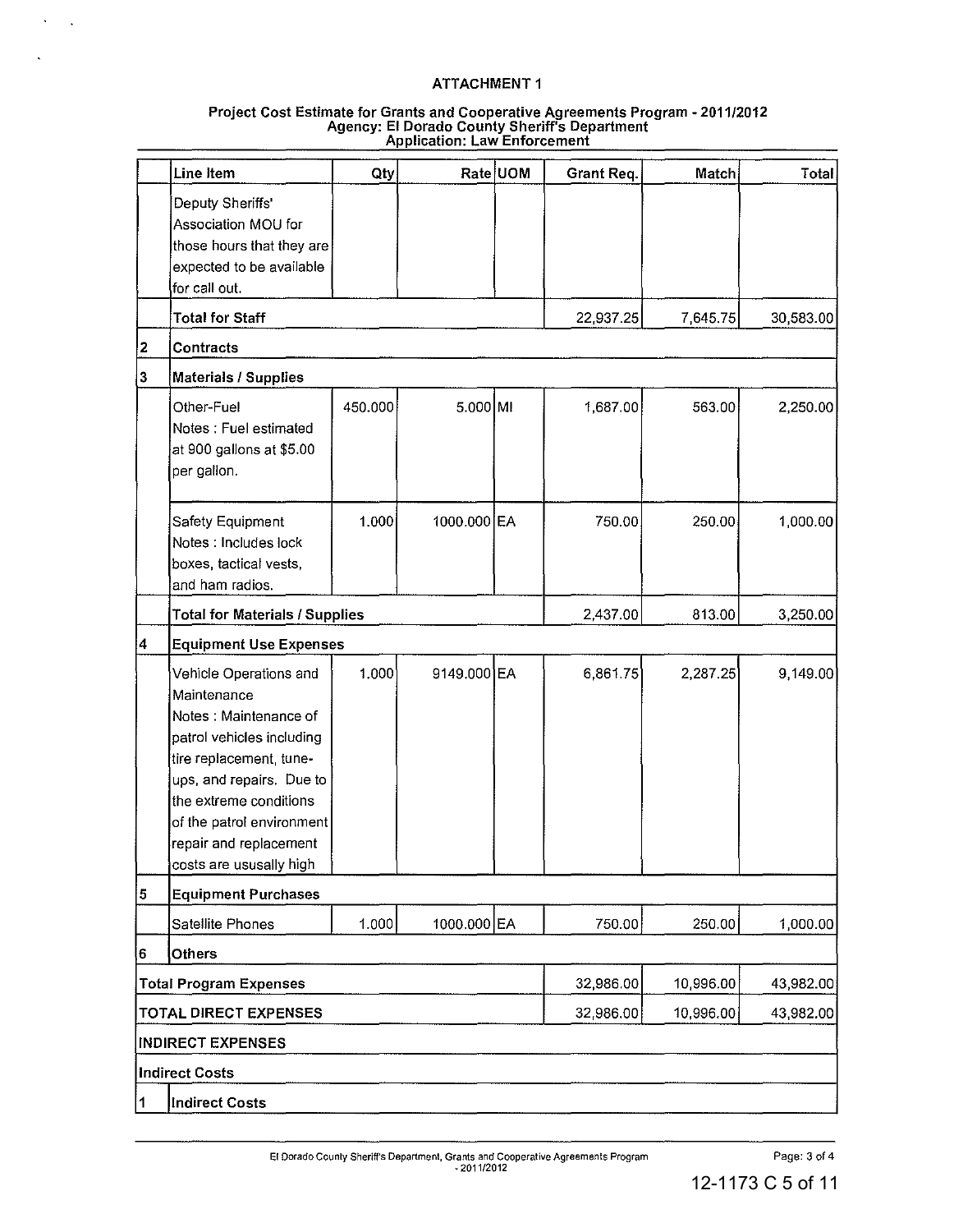$\langle\cdot,\cdot\rangle_{\infty}$ 

 $\mathbf{v}$ 

| Project Cost Estimate for Grants and Cooperative Agreements Program - 2011/2012 |  |
|---------------------------------------------------------------------------------|--|
| <b>Agency: El Dorado County Sheriff's Department</b>                            |  |
| <b>Application: Law Enforcement</b>                                             |  |

| Line Item                                                                                                                                 | Qty   |               | Rate UOM | Grant Req. | Match     | Total     |
|-------------------------------------------------------------------------------------------------------------------------------------------|-------|---------------|----------|------------|-----------|-----------|
| Indirect Costs-<br>ladministration<br>lNotes ∶ costs for contract l<br>administration by fiscal<br>analyst, sattelite phone<br>luse costs | 1.000 | 4900.000 MISC |          | 3,675.00   | 1.225.00  | 4.900.00  |
| <b>Total Indirect Costs</b>                                                                                                               |       |               |          | 3,675.00   | 1,225.00  | 4,900.00  |
| <b>TOTAL INDIRECT EXPENSES</b>                                                                                                            |       |               |          | 3,675.00   | 1.225.00  | 4.900.00  |
| <b>TOTAL EXPENDITURES</b>                                                                                                                 |       |               |          | 36,661.00  | 12,221.00 | 48,882.00 |

| ______________ |                     |  |  |           |            |  |
|----------------|---------------------|--|--|-----------|------------|--|
|                | TOTAL PROJECT AWARD |  |  | 36.661.00 |            |  |
|                |                     |  |  |           |            |  |
|                |                     |  |  |           | __________ |  |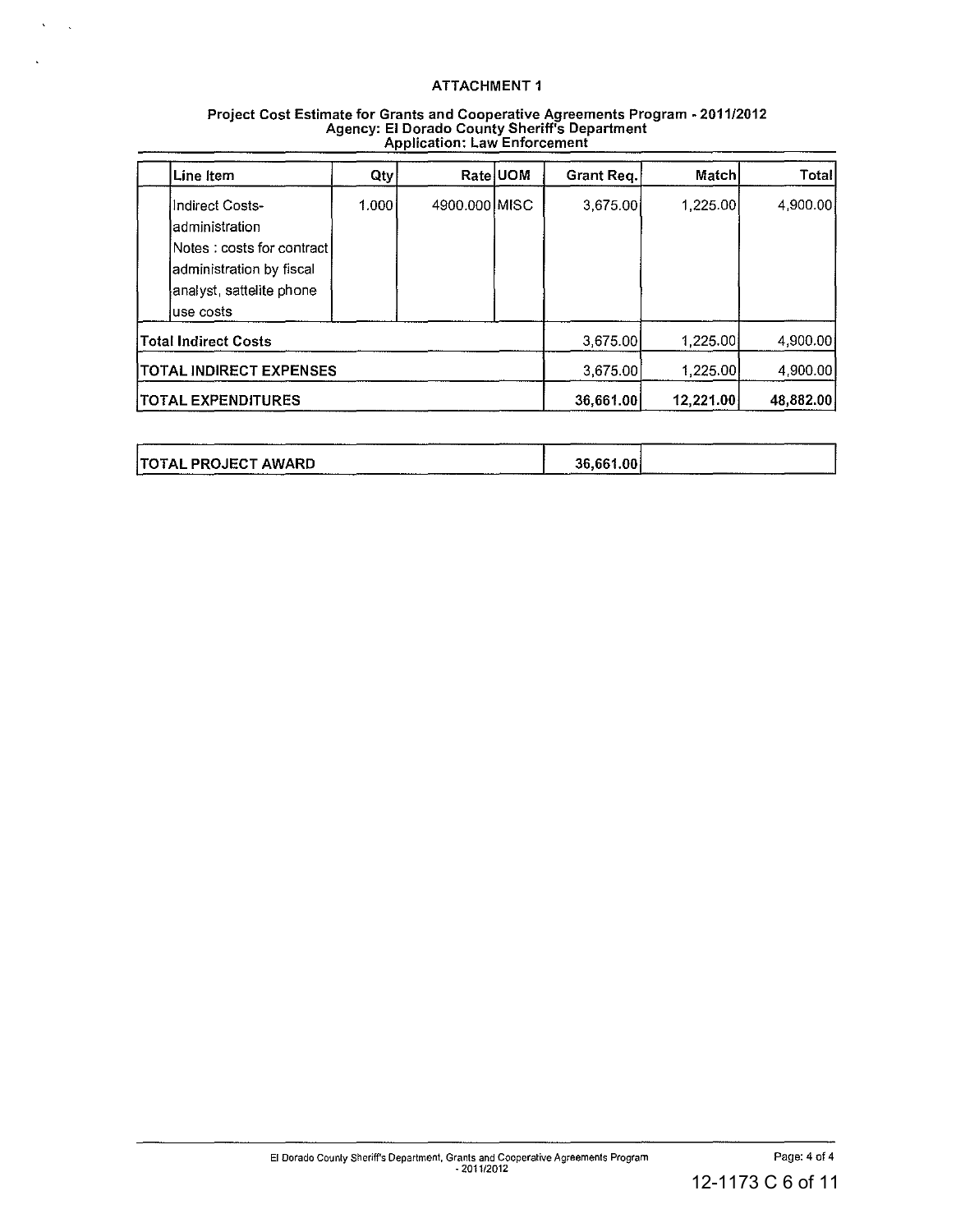# **Project Agreement General Provisions (Local Agencies Only)**

#### **A. Definitions**

- **1. The term "State" as used herein means the California State Department of Parks and Recreation.**
- 2. The term "Act" as used herein means the Off-Highway Motor Vehicle Recreation Act of 2003 as amended.
- **3. The term "Project" as used herein means the Project which is described on Attachment 1 of this agreement and in the Project Application, which is hereby incorporated into this agreement by reference.**
- **4. The term "Application" as used herein means the individual Project Application and its required attachments pursuant to the enabling legislation, regulations, and/or Grant program, which is incorporated into this agreement by reference.**
- **5. The term "Project Agreement" as used herein means the Application and the Project Agreement General Provisions.**
- **6. The term "Grantee" as used herein means the party described as the Grantee on page 1 of**  the Project Agreement
- **B. Project Execution** 
	- 1. Subject to the appropriation and avaitability of Grant funds in the state budget, the State hereby awards to the Grantee the sum of money (Grant money) stated on page 1 of the **Project Agreement in consideration of and on condition that the sum be expended in carrying out the purposes as set forth in the Project Description on Attachment 1 of the Project agreement and the terms and conditions set forth in this agreement.**

**The Grantee assumes the obligation to furnish any additional funds that may be necessary to complete or carry out the Project as described. Any modification or alteration in the**  Project as set forth in the Application on file with the State must be submitted to the State **for approval. State's obligation to make Grant payments is limited to the Project as**  provided for herein, or as modified with the approval of the State.

- **2. The Grantee agrees to complete the Project in accordance with the Project performance period set forth on page 1 of the Project Agreement, and under the terms and conditions of this agreement.**
- **3. If the Project includes development, the development plans, specifications and estimates or**  Force Account Schedule shall be reviewed and approved by the State prior to Grantee **proceeding with the Project. Unless the development plans, specifications and estimates**  are approved by the State, the State shall have no obligation to make Grant payments for the work.

The Grantee, shall compty with all applicable current laws and regutations affecling **Development Projects, including, but not limited to, legal requirements for construction contracts, building codes, health and safety codes, and laws and codes pertaining to**  individuals with disabilities. In addition, the Grantee shatl complete the development work in **accordance with the State approved development plans, specifications and estimates or**  Force Account Schedule. The Grantee shall make property or facilities acquired andlor **developed pursuant to this agreement available for inspection upon request by the State to determine if development work is in accordance with the approved plans, specifications and estimates or Force Account Schedule, including a final inspection upon Project completion.**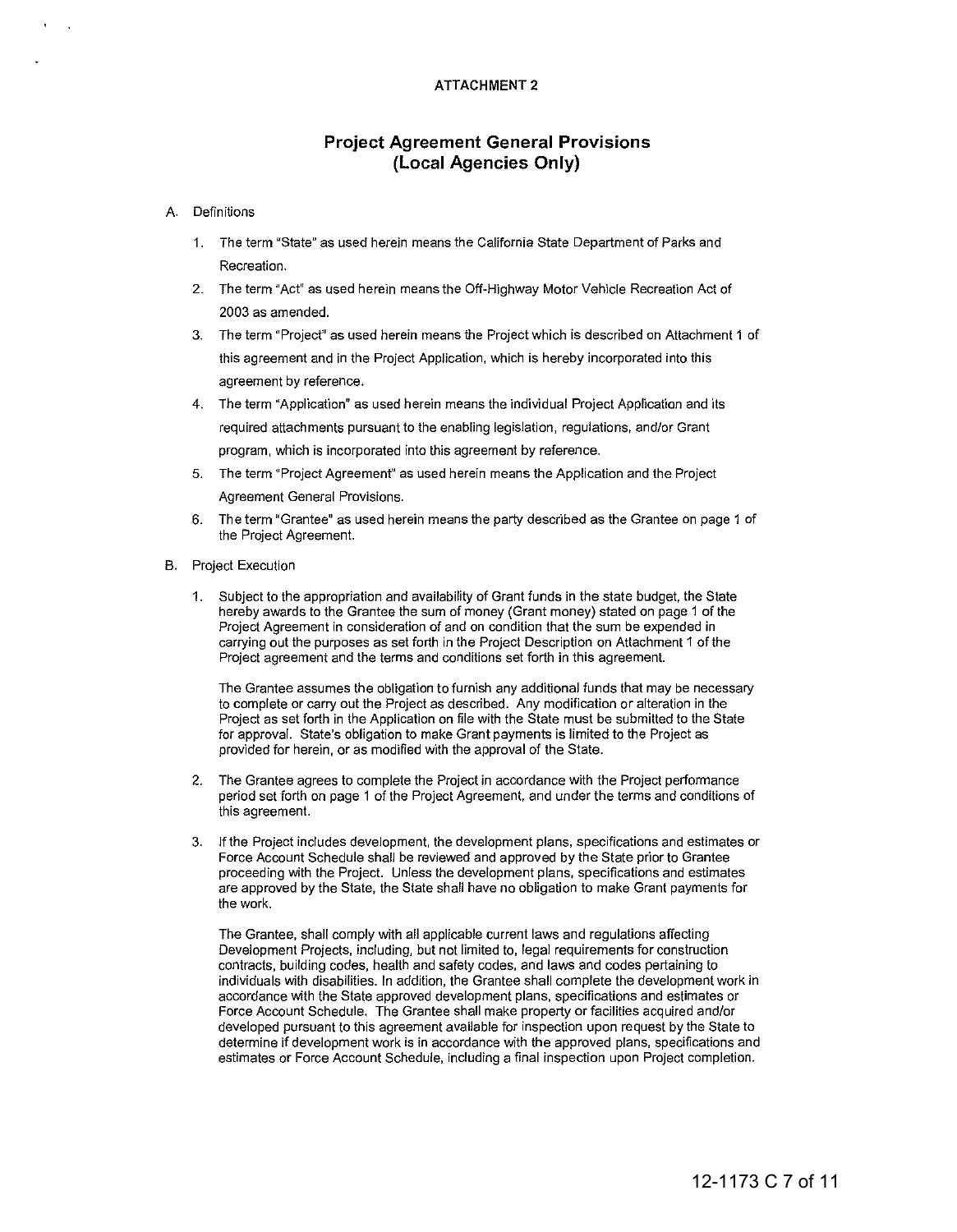- 4. If the Project includes acquisition of real property, and the cost of which is to be reimbursed with Grant moneys under this agreement, shall as required thereby, comply with Chapter 16 (commencing with Section 7260) of Division 7 of "litle 1 of the Government Code and any **other applicable federal, state, or** local laws **or ordinances. Documentation of such compliance will be made available for review by the State upon request. Eminent domain**  may not be used to acquire property using the Grant funds provided by this agreement.
- 5. If the Project includes acquisition of real property, the purchase price shall be the fair **market value of such property as established by an appraisal completed according to**  established current appraisal practices and methods as approved by both the Grantee and **the State. Grantee agrees to furnish the State additional supportive appraisal material or justification as may be requested by the State to complete its review and approval of the fair market value.**

**Grantee agrees to furnish the State with preliminary title reports respecting such real property or such other evidence of title which is determined to be sufficient by the State. Grantee agrees to correct prior to or at the close of escrow any defects of title which in the opinion of State might interfere with the operation of the Project.** 

#### c. Project Costs

**The Grant moneys to be provided to the Grantee under this agreement shall be disbursed**  as follows, but not to exceed in any event one-hundred (100) percent of the allowable **Project costs or the State Grant amount as set forth on page 1** of this **agreement whichever is less:** 

1. If the Project includes acquisition of real property, the State shall disburse to Grantee the **Grant moneys as follows, but not to exceed in any event the State Grant amount set forth on page 1 of this agreement.** 

State will disburse the amount of the State approved purchase price together with State **approved costs of acquisition. The State may elect to make disbursement for deposit into escrow.** 

2. If the Project includes development, after approval by State of Grantee's plans, **specifications and estimates or Force Account Schedule and after completion of the Project or any phase or unit thereof, State shall disburse to Grantee upon receipt and approval by State of a statement of incurred costs from Grantee, the amount of such approved incurred costs shown on such statement, not to exceed the State Grant amount set forth on page 1 of this agreement, or any remaining portion of such Grant amount to the extent of such statement. Grantee, upon a showing that the Project may not proceed without advance funding, may request advance payment of those funds needed up to a maximum of ninety**  (90) percent of the State Grant amount allocated for development upon receipt and **approval by State of Grantee plans, specifications and estimates or Force Account**  Schedule.

The statements to be submitted by Grantee shall set forth in detail the incurred or estimated cost of work performed or to be performed on development of the Project and whether **performance will be by construction contract or by Force Account. Statements shall not be**  submitted, nor shall State make payments, more frequently than for work performed during ninety (90) day periods unless otherwise requested by State.

#### **D. Project Administration**

- **1. The Grantee shall promptly submit such progress, performance or other reports concerning**  the status of work performed on the Project as the State may request. In any event, the Grantee shall provide the State a report showing total final Project expenditures including State and all other moneys expended within one hundred twenty (120) days after **completion of Project.**
- **2. The Grantee shall make property and facilities maintained, operated, acquired or developed pursuant to this agreement available for inspection by the State upon request.**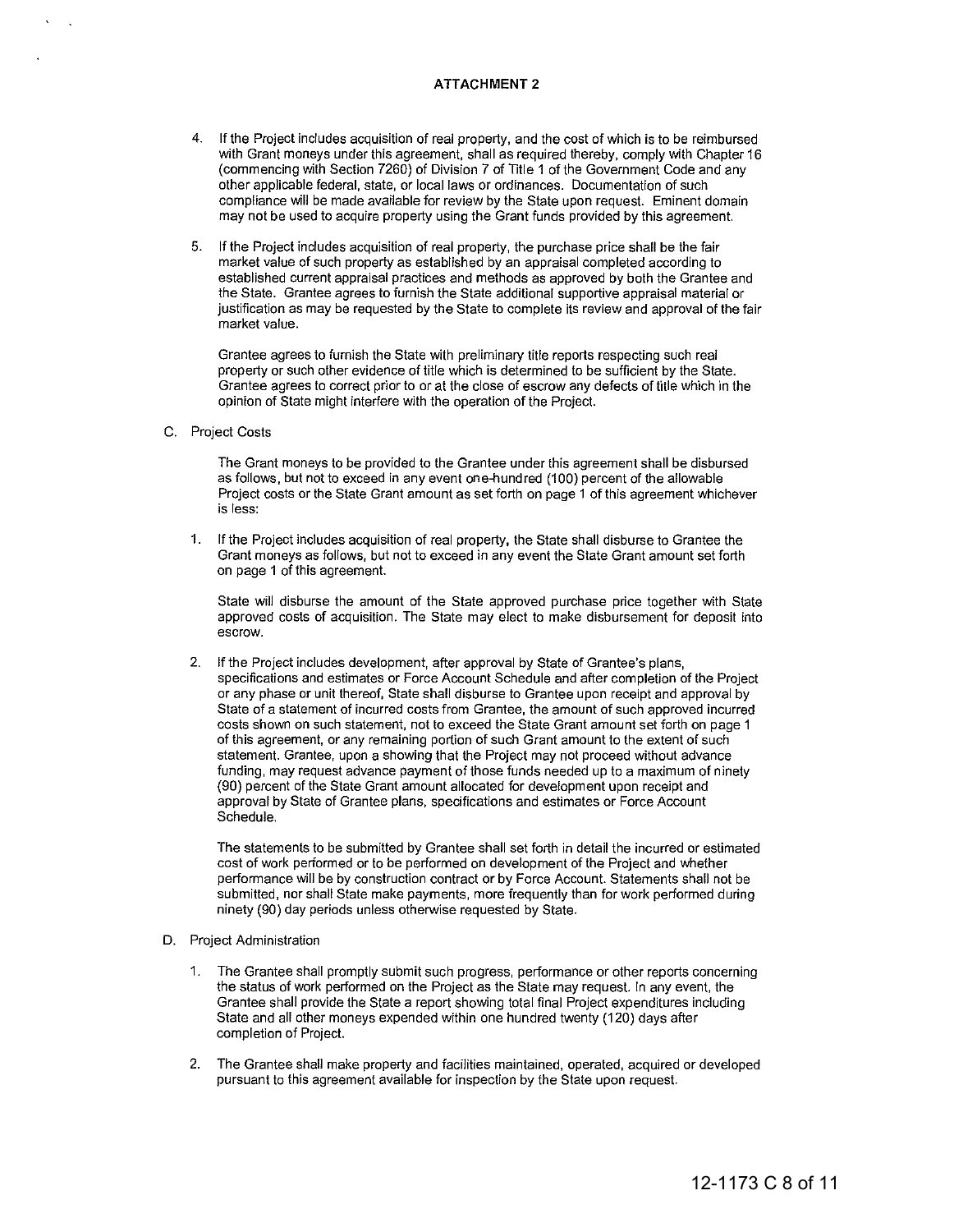- 3. The Grantee shall use any moneys advanced by the State under the terms of this **agreement solely for the Project herein described.**
- 4. The Grantee may be provided advanced payments for Grants but only for those that are for **Planning, Acquisition, and Facility Operation and Maintenance. The Grantee shall place such moneys in a separate interest bearing account, setting up and identifying such account prior to the advance, interest earned on Grant moneys shall be used on the Project or paid to the State. If Grant moneys are advanced and not expended, the unused portion** of the Grant (plus interest) shall be returned to the State within one hundred twenty (120) days of **completion of the Project or end of the Project periormance period, whichever is earlier.**

**Income, after deduction for reasonable expenses associated with that income, that is earned by the Grantee from a State approved non-recreational use on an acquisition**  Project, subsequent to taking title by the Grantee, but before use for OHV Recreation, must **be used by the Grantee for recreational purposes at the Project.** 

- 5. Equipment must be used solely for OHV related purposes unless the Applicant is funding the portion of the purchase price not dedicated to OHV purposes
- **E. Project Termination** 
	- **1. The Grantee may unilaterally rescind this agreement at any time prior to the commencement of the Project. After Project commencement this agreement may be rescinded, modified or amended by mutual agreement in writing.**
	- **2. Failure by the Grantee to comply with the terms of this agreement or any other agreement under the Act may be cause for suspension of all obligations of the State hereunder.**
	- **3. Failure of the Grantee to comply with the terms of this agreement or contract under the enabling legislation may be cause for suspension of all obligations** of the **State hereunder. However, such failure shall not be cause for the suspension of all obligations of the State**  hereunder if in the judgment of the State such failure was due to no fault and beyond the **control of the Grantee to prevent, mitigate, or remedy.**
	- 4. Because the benefit to be derived by the State, from the full compliance by the Grantee with **the terms of agreement, is the, operation, development, preservation, protection and net increase in the quantity and quality of public outdoor recreation facilities available to the people of the State of California and because such benefit exceeds to an immeasurable and**  unascertainable extent the amount of money furnished by the State by way of Grant moneys under the terms of this agreernent, the Grantee agrees that payment by the **Grantee to the State of an amount equal to the amount of the Grant moneys disbursed**  under this agreement by the State would be inadequate compensation to the State for any breach by the Grantee of this agreement. The Grantee further agrees therefore, that the appropriate remedy in the event of a breach by the Grantee of this agreement shall be the **specific performance of this agreement, unless otherwise agreed to by the State. Notwithstanding the foregoing, in the event of a breach of this agreement, or any portion**  thereof, which is due to no fault and beyond the control of the Grantee to prevent, mitigate, **or remedy, the State's sale remedy shall be the reimbursement of any funds advanced or paid that pertain to the breached term or terms of this agreement.**
- F. Hold Harmless
	- **1. Grantee hereby waives all claims and recourse against the State including the right to contribution of loss of damage to persons or property arising from, growing out of or in any way connected with or incident to this agreement except claims arising from the concurrent or sale negligence of State, its officers, agents and employees.**
	- 2. The Grantee shall protect indemnify, hold harmless and defend State, its officers, agents **and employees against any and all claims, demands, damages, costs, expenses or liability costs arising out of the acquisition, development, construction, operation or maintenance of the property described as the Project which claims, demands or causes of action arise**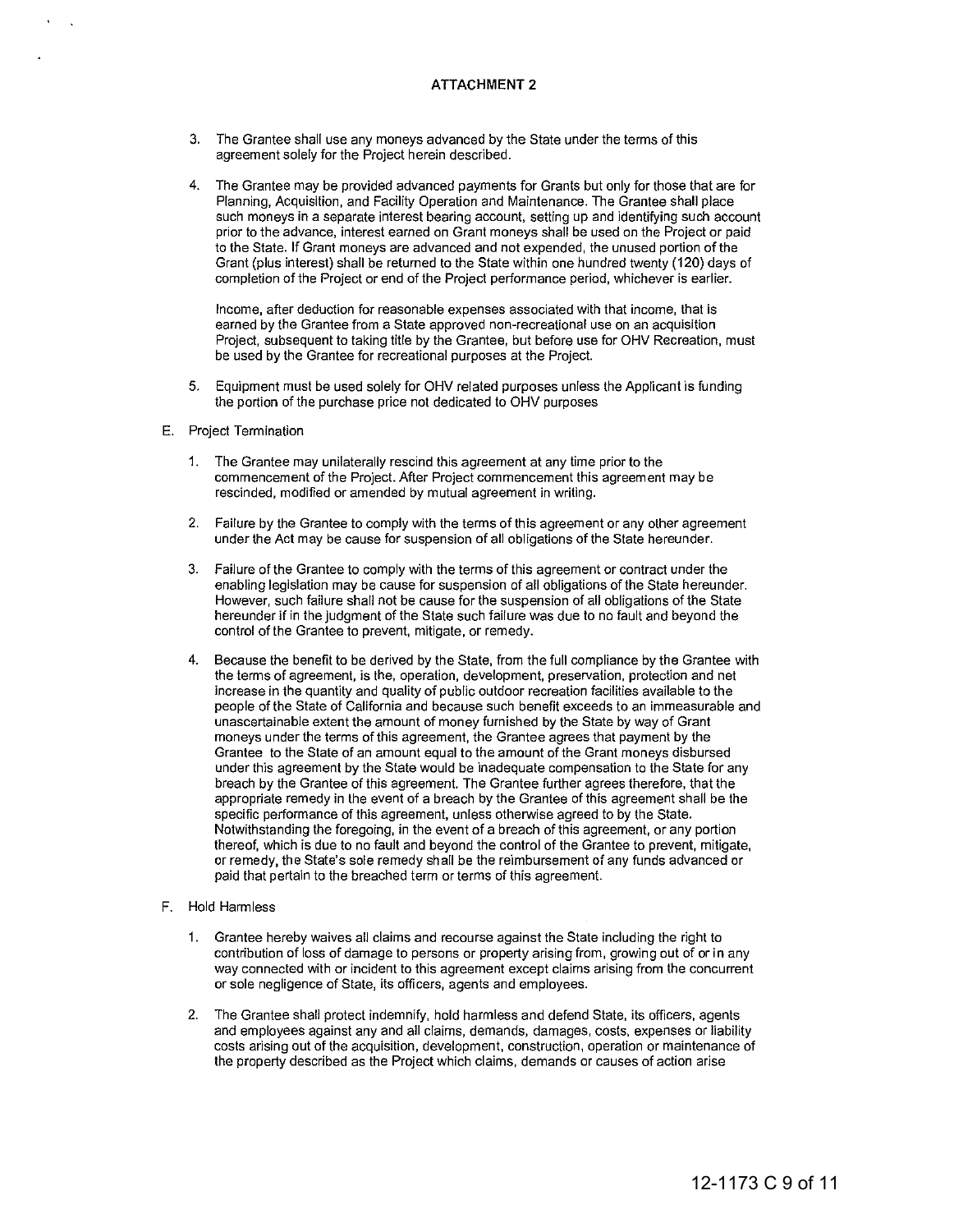**under Government code Section 895.2 or otherwise except for liability arising out of, and attributable to, the concurrent or sale negligence of State, its officers, or employees.** 

- **3. In the event State is named as codefendant under the provisions of Government Code**  Section 895 et seq., the Grantee shall notify the State of such fact and shall represent State **in the legal action unless State undertakes to represent itself as codefendant in such legal**  action in which event the State shall bear its own litigation costs, expenses, and attorney's **fees.**
- **4. In the event of judgment against the State and the Grantee because of the concurrent negligence of the State and the Grantee, their officers, agents, or employees, an**  apportionment of liability to pay such judgment shall be made by a court of competent jurisdiction. Neither party shall request, and each party hereby waives its right to, a jury **apportionment.**
- **G. Financial Records** 
	- **1. The Grantee shall retain all financial accounts, documents, and records for three (3) years**  from the expiration date of the Project agreement, or three (3) years from the start of an audit engagement, whichever comes first, and until an audit started during the three (3) years has been completed and a report published.
	- **2. During regular office hours each of the parties hereto and their duly authorized representatives shall have the right to inspect and make copies of any books, records or reports of the other party pertaining to this agreement or matters related thereto.**
- H. Use of Facilities
	- **1. The property acquired or developed with Grant moneys under this agreement shall be used**  by the Grantee only for the purpose for which the State Grant moneys were requested and no other use of the area shall be permitted except by specific act of the Legislature.
	- **2. The Grantee shall without cost to State, except as may be otherwise provided in this or any other Grant agreement, operate and maintain the property acquired or developed pursuant to this agreement in the manner of and according to the provisions of this agreement, the**  Off-Highway Motor Vehicle Recreation Act and any related regulations, or any other **proVision of law which may be applicable to such operation and maintenance.**
	- 3. Use of the facilities shall comply with all applicable laws, including, but not limited to, the **requirements for registration of all day use-vehicles with the Department of Motor Vehicles**  or identified under the Chappie-Z'berg Off-Highway Motor Vehicle Law of 1993.
- **I. Nondiscrimination** 
	- **1. The Grantee shall not discriminate against any person on the basis of sex, race, color, national origin, religion, ancestry, or physical handicap in the use of any property or facility acquired or developed pursuant to this agreement.**
	- **2. The Grantee shall not discriminate against any person on the basis of residence except to the extent that reasonable differences in admission or other fees may be maintained on the basis of residence and pursuant to law.**
	- 3. All facilities shall be open to members of the public generally, except as noted under the **special provisions of this Project agreement.**
- **J. Application Incorporation** 
	- 1. The Application and any subsequent change or addition approved by the State is hereby **incorporated in this agreement as though set forth in full in this agreement.**